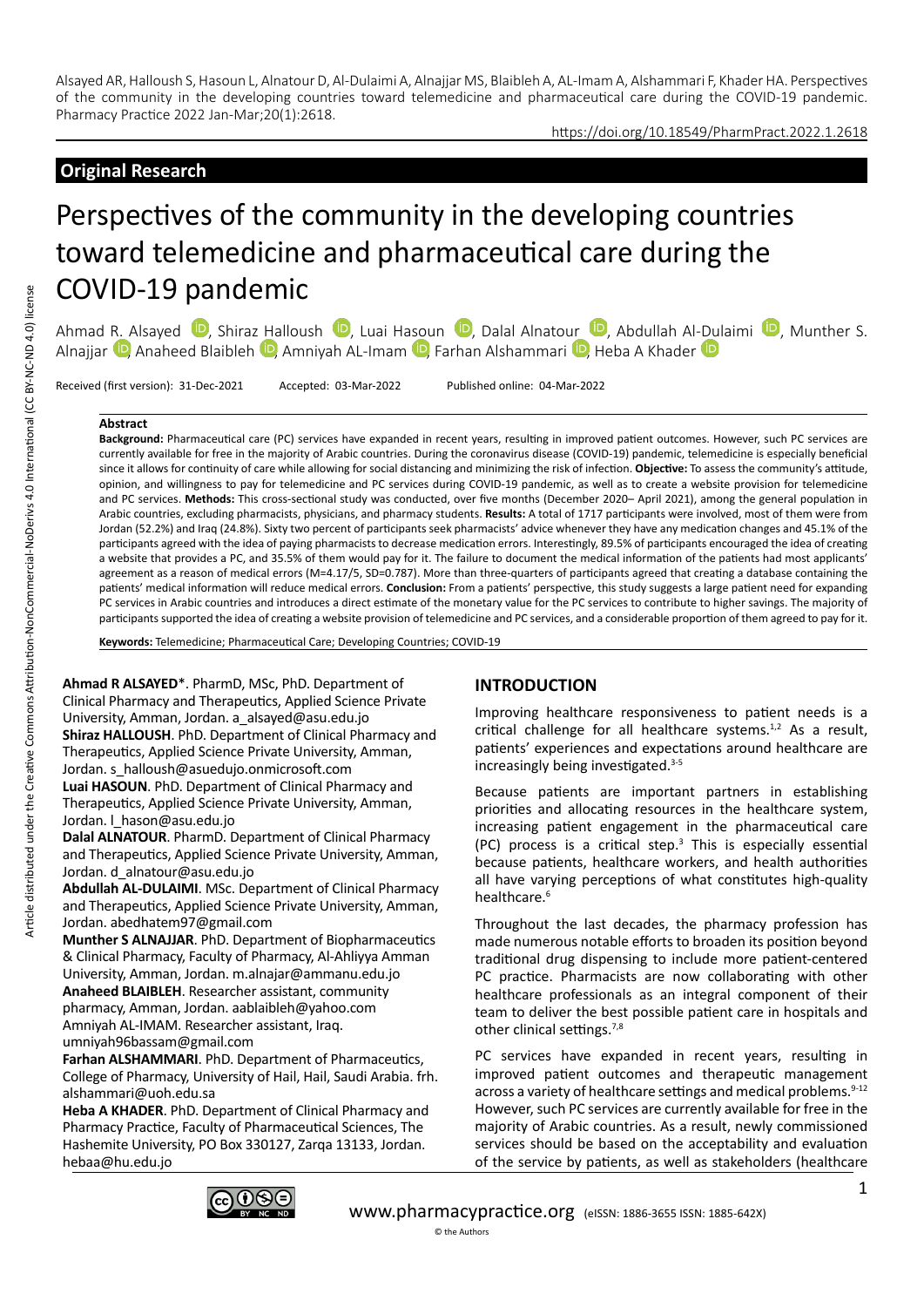## https://doi.org/10.18549/PharmPract.2022.1.2618

professionals who offer direct care to patients) and politicians. The assessment of patients' care is critical for evaluating the healthcare services received, with patients' acceptability of care supported as a critical component of quality evaluation.13

As a result, studies around the world have revealed good patient attitudes as well as significant challenges for PC optimization, particularly in the community pharmacy context. $14-18$  Many studies have found that patients have good views and a high level of satisfaction with the various PC services that are available.17,19,20

Telemedicine, a component of telehealth, is described as the use of medical information transmitted between distant sites via electronic communications to improve a patient's clinical health condition during a remote clinical service.<sup>21</sup>

Telemedicine has some limitations, such as the inability to perform an in-person physical examination and the loss of many traditional "doctoring" features such as touch, physical interaction, and emotional connection. Due to restricted internet connectivity or issues obtaining and utilizing technology, telemedicine consultations may not be offered to all patients. As a result, telemedicine consultations are not a complete alternative for in-person visits, nor are they appropriate for all patients or clinical settings.<sup>22-33</sup> Despite these limitations, many patients continue to prefer telemedicine modalities because of their convenience of use, cost savings, and reduced travel time.<sup>34 35</sup>

During the coronavirus disease (COVID-19) pandemic, telemedicine is especially beneficial for chronic disease management since it allows for continuity of care for high-risk groups while allowing for social distancing and minimizing the risk of infection.36-40 Telemedicine is also being utilized to assess patients who have known or suspected COVID-19.

The purpose of this study was to assess the community's attitude, opinion, and willingness to pay for telemedicine and PC services during COVID-pandemic, as well as create a website provision of a telemedicine and PC services. A secondary purpose was to assess perceived barriers preventing patients from asking for pharmacist advice.

# **METHODS**

## **Study design**

This cross-sectional survey was undertaken among the general population at several Arabic countries including Jordan, Iraq, Egypt, Lebanon, Palestine, Syria, Gulf countries (Saudi Arabia, United Arab Emirates, Bahrain, Qatar, Oman, Kuwait), and others using an online self-administered questionnaire of closed-ended questions. In this study, adult participants were recruited utilizing a convenience sampling technique through social media platforms (WhatsApp and Facebook) and Emails. Data were collected over five months (December 2020 – April 2021). The study was approved by the institutional review board at the Applied Science Private University of Jordan (2021-PHA-3).

The questionnaire was distributed to assess participants' attitudes toward telemedicine and PC. The survey was created using a web-based commercially available software, Google Forms. Web-based surveys are a convenient and efficient data collection tool compared to the traditional data capturing methods.41 They save time as well as eliminate any geographical boundaries. The form included information about the study, eligibility criteria, as well as informed consent for voluntary participation. The survey was anonymously completed to minimize any potential for bias. Any adult (18 years old and above) was able to participate except pharmacists, physicians, and pharmacy students as an exclusion criterion.

## **Data collection tool**

A broad literature review was conducted for the questionnaire development.42-48 Translation, linguistic, back-translation, and a pilot test were all part of the development phase of the study. The validity of the face, content, and construct, in addition to the internal consistency, were all assessed during the confirmation phase.

Variables taken from the literature were written in the English language. This was later translated to the modern standard Arabic language by three researchers with knowledge of crosssectional study before being distributed to participants. This technique prioritized meaning adaptation over linguistic or literal translation. Following that, a group included the main researcher, a researcher with a PhD in clinical pharmacy, and an experienced linguist knowledgeable about medical terminology judged the semantic, idiomatic, theoretical, and cultural equivalence. From the above-mentioned, a second version was created and administered to a group of nine adult volunteers with varying educational levels in order to collect data on comprehension of the survey and items, the time required to complete the instrument, and any possible content or form errors that needed to be corrected prior to proceeding to the next phase. Finally, a fourth researcher did the backward translation following expert approval of the face as well as content validity; this was then forwarded to the lead author for final approval.

The instrument was face validated by two groups: one comprised of 11 volunteers who were not involved in the primary study, and another comprised of a team of four experts, each with a PhD or Master's degree in the health field and four years or more of clinical experience, who assessed the tool using three scores: comprehension, clarity, and accuracy. The Fleiss' Kappa index was calculated, which allowed for the determination of agreement among observers when randomness was corrected. The results were interpreted in accordance with Landis and Koch's<sup>49</sup> recommendation that items with scores between 0.61 and 0.80 be considered satisfactory, indicating considerable agreement.

The same four experts who evaluated the face validity also evaluated the content validity, categorizing each item as "essential," "useful but not essential," or "not necessary." The Content Validity Ratio (CVR) was estimated using the obtained data. The CVR is a percentage calculated by dividing the agreement in the essential category by the total number of

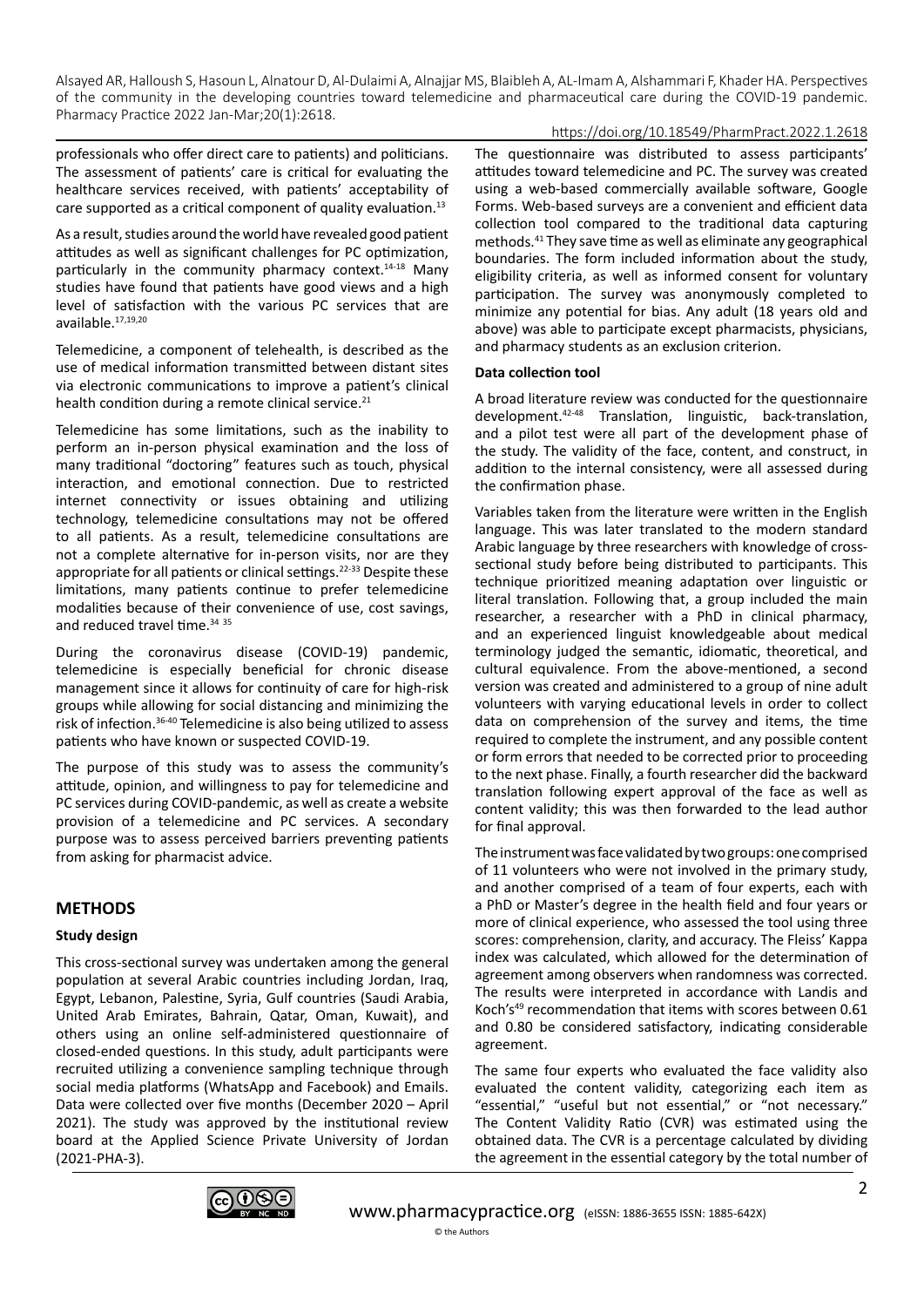https://doi.org/10.18549/PharmPract.2022.1.2618

evaluations. Moreover, the instrument's Content Validity Index (CVI) was determined. The above is reinforced by Tristán's $50$ modification of the Lawshe model, which proves that a CVR value of 0.58 is appropriate to consider an item acceptable, regardless of the number of the involved evaluators.

Finally, the internal consistency of the scale was determined using Cronbach's alpha, with a Cronbach's alpha of 0.70 or greater being appropriate if the scale's purpose is to be used in research.<sup>51</sup>

The self-administered questionnaire consisted of several sections. The first section described the participants' demographic data including gender, age, marital status, occupation, level of education, type of insurance, income, and country of residence as well as the presence of chronic diseases.

The second section addressed participants' attitudes in seeking medical advice. In this section different information was collected such as asking participants about their preferences in requesting medical advice from either a pharmacist or a physician. In addition, participants were requested to specify the frequency of visiting a physician or a pharmacist and the time spent at the pharmacy or the clinic. The participants were asked if they have an electronic file as a patient in the pharmacy. This section also includes the participants perspectives about if the pharmacist's advice about the medications is more trustable than the physician's advice and the reasons behind their response.

The third section evaluated the participants' opinions about the economic issues relating to the clinical pharmacist services. This section captured the participants' willingness to pay for telemedicine and PC services. Participants were asked about whose responsibility to pay for such service whether it is the patient, government, or the physician as well as the maximum amount to be paid in their opinion. Also, participants were questioned if they support the idea of a website that provides PC and whether this service should be paid off. The participants' opinions were evaluated toward the medication-related errors and if they think that paying for the pharmacist's advice will decrease medications' errors or not. Also, if creating a database that contains the patient's personal information, diseases, medications, laboratory tests, medical reports, images, and others will help reduce medical errors as well. Factors related to medical errors were assessed via a 5-point Likert scale (1 = strongly disagree, 5 = strongly agree).

The next section evaluated participant's attitudes towards PC services in addition to the ability of pharmacists to perform such a service. Attitude variables were assessed using a 5-point Likert scale with responses ranging from "1 = strongly disagree" to "5 = strongly agree". The ability of a pharmacist to perform a pharmaceutical service was assessed using a Likert scale with four choices ranging from "4 = very important" to "1 = unimportant". The participants' willingness to pay for PC services and telemedicine was assessed as well as the idea of paying pharmacists to decrease medication errors and the maximum amount most participants were ready to pay per visit. The participants' attitudes to different PC responsibilities,

including patients counselling, the prevention of treatmentrelated problems, and solving them were reported.

The last section summarized the major barriers (pharmacist-, patient-, and system-level barriers) that hinder the integration of PC in real practice. These barriers included the absence of private counseling sections, inappropriate pharmacy design, time constraints, organizational obstacles, lack of physician's trust in the pharmacist's abilities, pharmacist's physical separation from patient care areas, lack of coordination/ communication with physicians, and others. The percentage of barriers preventing patients from asking for pharmacist advice was also identified.

The participants` opinions about the factors that may increase or decrease medication errors were reported. The first statement relates medication errors with the failure to document the medical information of the patients. The second and third statements relate the increase in medication errors to the difficulty to remember drug details and medical history. The participants were questioned if they agree that creating a database containing the patients' diseases, laboratory tests, and other information will reduce medical errors.

## **Statistical analysis**

All statistical analyses were completed using IBM SPSS®, Version 24.0 (Armonk, NY, USA). All continuous variables were evaluated for normality using the Shapiro-Wilk test and then were presented as means, standard deviations (SD), medians, interquartile range (IQR) as appropriate. Categorical variables were presented as the number and percentage of subjects in each category.

# **RESULTS**

In terms of face validity and scale accuracy, the agreement index - as evaluated by Fleiss' Kappa - indicated that the instrument was generally in substantial agreement, as represented by understanding 0.78, clarity 0.76, and accuracy 0.69. The evaluation conducted by the 11 participants yielded a 97 percent agreement rate; a 95 percent agreement rate for clarity; and a 98 percent agreement rate for accuracy. Adjustments were made based on these findings, taking into account the experts' and participants' suggestions for item phrasing.

The content validity took into account the expert or review panel's judgment. The CVR results suggested that all items were acceptable, as long as the values obtained were greater than 0.58 and ranged between 0.78 and 1. The items' content validity index was 0.92, which was deemed acceptable, and as a result of these findings, all items were retained.

In terms of reliability, the instrument produced a Cronbach's alpha coefficient of 0.74, which indicates that the questionnaire's reliability is satisfactory.52

A total of 1717 participants were involved in this study. The mean age of respondents was 27.64 (SD=9.58) years and half of the total sample (62%) were females. Most of the participants

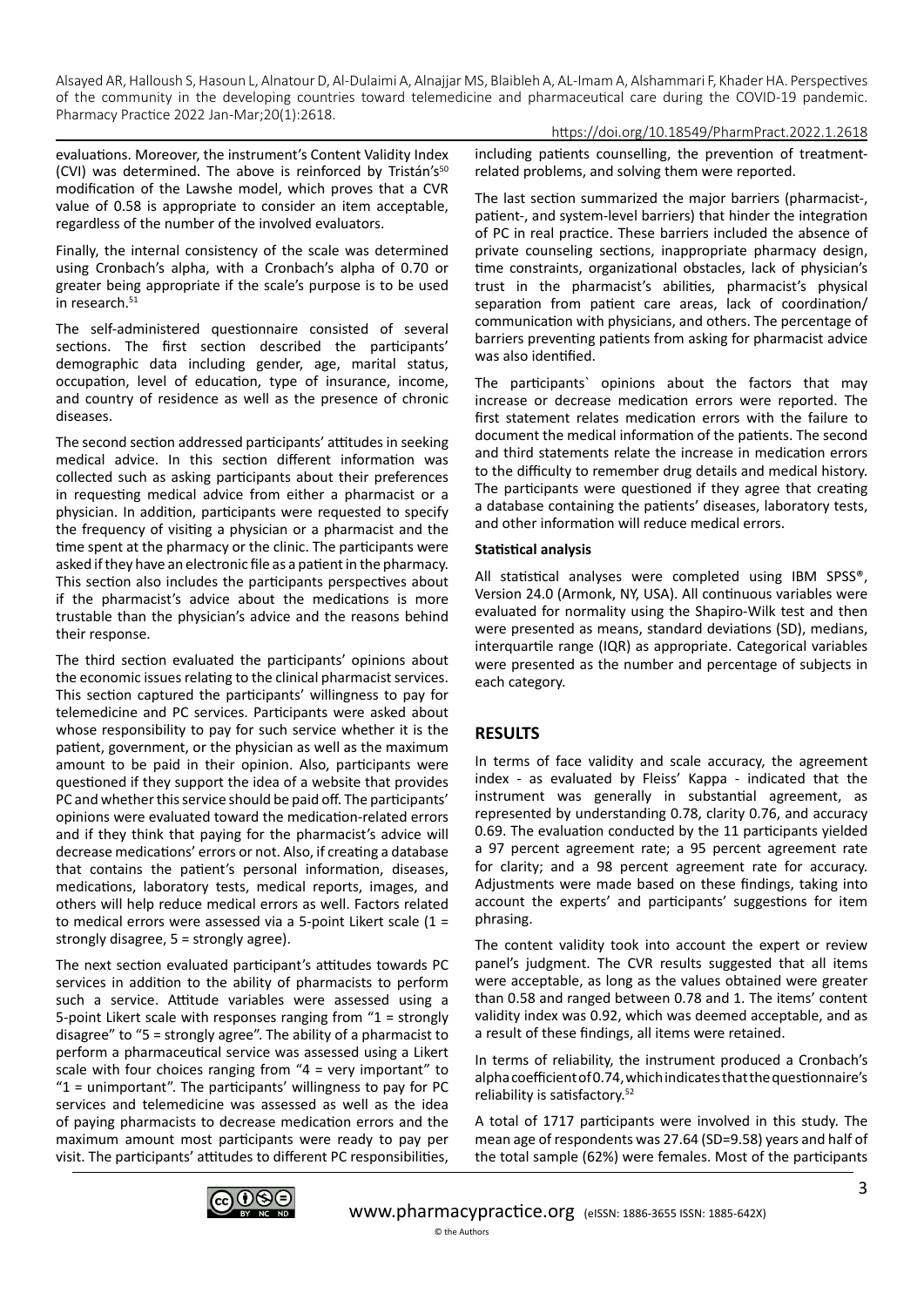### https://doi.org/10.18549/PharmPract.2022.1.2618

were from Jordan (52.2%), followed by Iraq (24.8%). About one-half of the participants (49.9%) didn't have insurance. Regarding financial status, 44% were of less than 500\$ monthly income and 19.7% stated no income (Table 1).

| Table 1. Demographic data of the study participants (N=1717) |                    |  |  |  |
|--------------------------------------------------------------|--------------------|--|--|--|
| <b>Characteristic</b>                                        | n (%) or mean (SD) |  |  |  |
| Gender                                                       |                    |  |  |  |
| Male                                                         | 652 (38.0)         |  |  |  |
| Female                                                       | 1065 (62.0)        |  |  |  |
| Age (years)                                                  | 27.64 (±9.58)      |  |  |  |
| Marital status                                               |                    |  |  |  |
| Unmarried                                                    | 1165 (67.9)        |  |  |  |
| Married                                                      | 510 (29.7)         |  |  |  |
| Others (e.g., divorced, widows)                              | 19(1.1)            |  |  |  |
| Occupation                                                   |                    |  |  |  |
| Not Working                                                  | 1144 (66.6)        |  |  |  |
| Working                                                      | 521 (30.3)         |  |  |  |
| Retired                                                      | 29(1.7)            |  |  |  |
| Insurance type                                               |                    |  |  |  |
| Ministry of health                                           | 163 (9.5)          |  |  |  |
| Government                                                   | 203 (11.8)         |  |  |  |
| Private sectors                                              | 471 (27.4)         |  |  |  |
| No insurance                                                 | 857 (49.9)         |  |  |  |
| <b>Education level</b>                                       |                    |  |  |  |
| No formal education                                          | 3(0.2)             |  |  |  |
| Primary education                                            | 8(0.5)             |  |  |  |
| Secondary education                                          | 168 (9.8)          |  |  |  |
| University education                                         | 1395 (81.2)        |  |  |  |
| Postgraduate                                                 | 116 (6.8)          |  |  |  |
| Monthly income                                               |                    |  |  |  |
| No income                                                    | 338 (19.7)         |  |  |  |
| < 500 \$                                                     | 755 (44.0)         |  |  |  |
| 500-1000\$                                                   | 338 (19.7)         |  |  |  |
| $>1000$ \$                                                   | 263 (15.3)         |  |  |  |
| Country of stay                                              |                    |  |  |  |
| Jordan                                                       | 896 (52.2)         |  |  |  |
| Iraq                                                         | 426 (24.8)         |  |  |  |
| Palestine                                                    | 140 (8.2)          |  |  |  |
| Egypt                                                        | 95 (5.5)           |  |  |  |
| Syria                                                        | 56 (3.3)           |  |  |  |
| Others                                                       | 104(6.1)           |  |  |  |
| Do you suffer from chronic diseases?                         |                    |  |  |  |
| Yes                                                          | 258 (15.0)         |  |  |  |
|                                                              |                    |  |  |  |

In this study, 56.0% of participants prefer physicians as their first illness reference, whereas 16.4% seek first advice from pharmacists. The average number of physician visits per month for 9.2% of the participants was ranging from 1-3 visits per month, while 62.0% seek pharmacists' advice whenever they have any medication changes (Table 2). More than one-half of the participants deal with a specific community pharmacy and only 10.9% have electronic files as patients in those pharmacies. Around one-third of participants spend from 5 to 9 minutes asking about their treatments during each pharmacy visit. More than one-quarter (33.0%) of the study participants stated that the advice taken from the pharmacists about the medications is of more trusted than that from the physicians, and around three quarter (73.0%) reported the easiness of pharmacists' access as a reason, and 66.9% believed that pharmacists have extensive knowledge about medications and 55.1% considered that asking pharmacists is a cheap option (Table 2).

| Table 2. Participants' attitudes in seeking medical advice from a physician<br>and/or pharmacist |             |  |  |  |
|--------------------------------------------------------------------------------------------------|-------------|--|--|--|
| <b>Statement</b>                                                                                 | n (%)       |  |  |  |
| <b>First illness reference</b>                                                                   |             |  |  |  |
| Physician                                                                                        | 962 (56.0)  |  |  |  |
| Pharmacist                                                                                       | 281 (16.4)  |  |  |  |
| Your information                                                                                 | 151 (8.8)   |  |  |  |
| <b>Family members</b>                                                                            | 218 (12.7)  |  |  |  |
| Friends                                                                                          | 29 (1.7)    |  |  |  |
| Others                                                                                           | 53(3.1)     |  |  |  |
| Which of the following is the best preferred for you?                                            |             |  |  |  |
| Visit the physician                                                                              | 704 (41.0)  |  |  |  |
| Visit the pharmacist                                                                             | 208 (12.1)  |  |  |  |
| Call the physician                                                                               | 101 (5.9)   |  |  |  |
| Call the pharmacist                                                                              | 42 (2.4)    |  |  |  |
| Visit both the physician and pharmacist                                                          | 529 (30.8)  |  |  |  |
| Call both the physician and pharmacist                                                           | 133 (7.7)   |  |  |  |
| How many times do you visit physicians per month?                                                |             |  |  |  |
| Never                                                                                            | 310 (18.1)  |  |  |  |
| Rarely                                                                                           | 1191 (69.4) |  |  |  |
| $1 - 3$                                                                                          | 158 (9.2)   |  |  |  |
| $4 - 6$                                                                                          | 26(1.5)     |  |  |  |
| > 6                                                                                              | 32 (1.9)    |  |  |  |
| Do you visit the physician for a routine checkup (without<br>an acute problem)?                  |             |  |  |  |
| Never                                                                                            | 640 (37.3)  |  |  |  |
| Rarely                                                                                           | 522 (30.4)  |  |  |  |
| Sometimes                                                                                        | 478 (27.8)  |  |  |  |
| Always                                                                                           | 77 (4.5)    |  |  |  |
| How often do you go to the pharmacists to check your<br>medications?                             |             |  |  |  |
| Never                                                                                            | 0(0.0)      |  |  |  |
| Once per week                                                                                    | 57 (3.3)    |  |  |  |
| Once per month                                                                                   | 229 (13.3)  |  |  |  |
| Once every 3 months                                                                              | 167 (9.7)   |  |  |  |

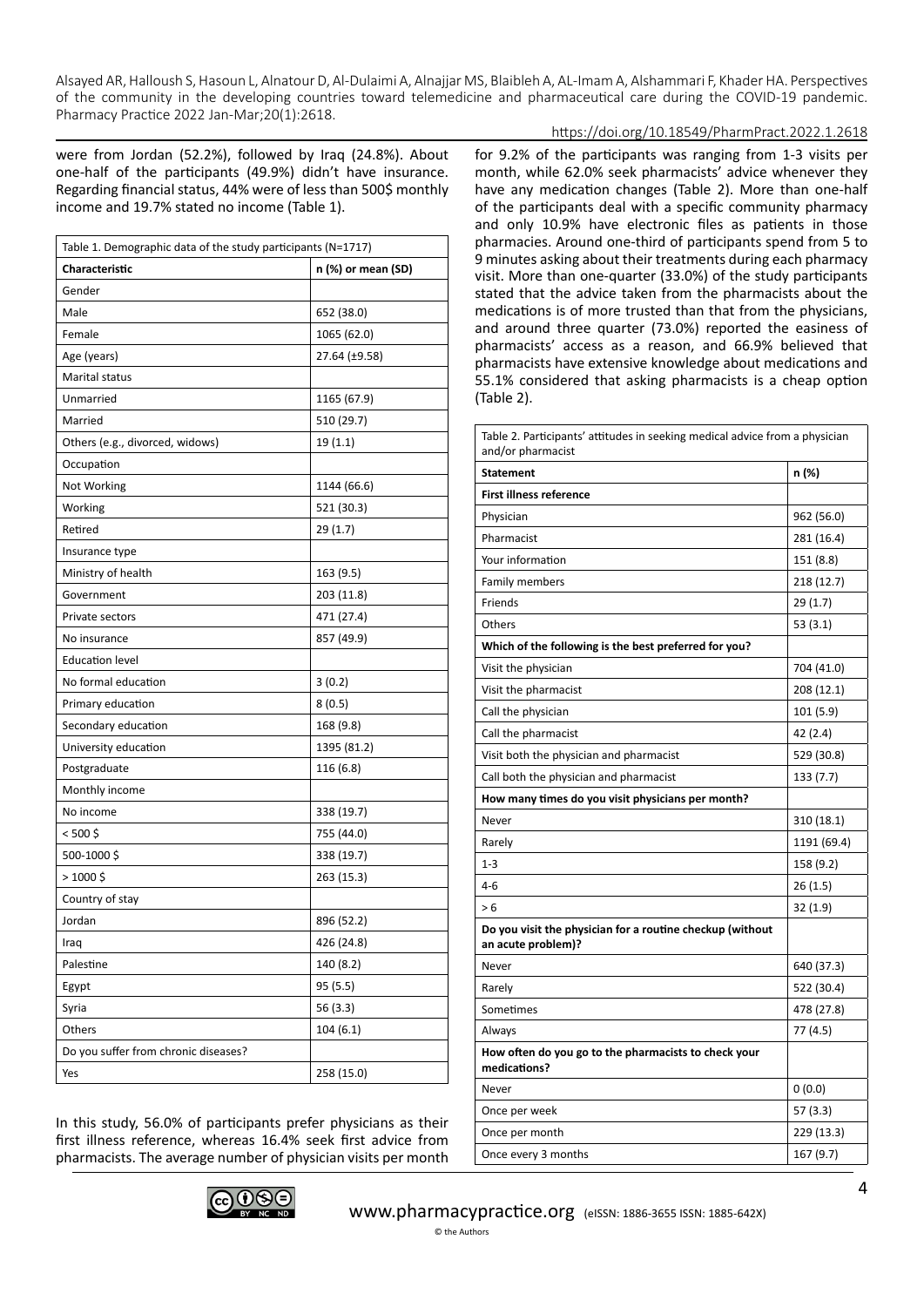| Once every 6 months                                                                                               | 177 (10.3)  |
|-------------------------------------------------------------------------------------------------------------------|-------------|
| When I have any medication changes                                                                                | 1046 (62.0) |
| Do you have a specific community pharmacy to deal with?                                                           |             |
| Yes                                                                                                               | 1013 (59.0) |
| Do you have an electronic file as a patient in the<br>pharmacy?                                                   |             |
| Yes                                                                                                               | 187 (10.9)  |
| How many minutes do you spend in the pharmacy to ask<br>about the treatment?                                      |             |
| <5 minutes                                                                                                        | 836 (48.7)  |
| 5-9 minutes                                                                                                       | 650 (37.9)  |
| 10-15 minutes                                                                                                     | 173 (10.1)  |
| >15 minutes                                                                                                       | 58 (3.4)    |
| Do you think that the pharmacist's advice about the<br>medications is more trustable than the physician's advice? |             |
| Yes                                                                                                               | 566 (33.0)  |
| No                                                                                                                | 237 (13.8)  |
| Sometimes                                                                                                         | 853 (49.7)  |
| Prefer not to answer                                                                                              | 61(3.6)     |
| If yes or sometimes, why?*                                                                                        |             |
| Have extensive knowledge about medications                                                                        | 1148 (66.9) |
| I trust the pharmacist's advice                                                                                   | 843 (49.1)  |
| Easy access                                                                                                       | 1253 (73.0) |
| Cheap option                                                                                                      | 946 (55.1)  |
| Others                                                                                                            | 403 (23.5)  |
|                                                                                                                   |             |

\*Participants were able to choose more than one answer to this question.

Table 3 displays the participants' willingness to pay for PC services and telemedicine. 45.1% of the participants agreed with the idea of paying pharmacists to decrease medication errors. On the other hand, around half of those who disagree, consider this as a part of the pharmacists' role. The maximum amount most participants were willing to pay per visit was 2 USD. Interestingly, 89.5% of participants encouraged the idea of creating a website that provides a PC, and 35.5% of them would pay for it.

More than two-thirds of participants believe that pharmacists should provide more counseling roles instead of only dispensing medications. The majority of responders stated that they can depend on pharmacists' prescribed medications without the need for a physician's prescription (Table 4). As shown in table 4, from the participants' perspectives, different PC responsibilities were reported.

Regarding participants' attitudes towards PC services. Generally, 42.9% of participants strongly agreed that all pharmacists should perform PC including the prevention of treatmentrelated problems as well as solving them. 41.8% agreed that the pharmacists' primary responsibility is to practice PC. The participants agreed/strongly agreed on most statements reflecting favorable attitudes regarding PC (Table 5).

| Table 3. Participants' willingness to pay for telemedicine and<br>pharmaceutical care services                        |             |
|-----------------------------------------------------------------------------------------------------------------------|-------------|
| <b>Statement</b>                                                                                                      | n (%)       |
| If there is an idea to pay the pharmacist for the time you<br>spend with, will you agree to it                        |             |
| Yes                                                                                                                   | 774 (45.1)  |
| If yes, who do you think should pay for the pharmacist?*                                                              |             |
| The patient                                                                                                           | 414 (24.1)  |
| The government                                                                                                        | 682 (39.7)  |
| The pharmacy                                                                                                          | 699 (40.7)  |
| Other organizations                                                                                                   | 473 (27.5)  |
| If no, why you won't pay?                                                                                             |             |
| This is a part of his/her work and he/she has a salary for it                                                         | 894 (52.1)  |
| I don't listen to the pharmacist advice                                                                               | 38 (2.2)    |
| I don't trust the pharmacist                                                                                          | 20(1.2)     |
| Others                                                                                                                | 287 (16.7)  |
| If yes, what will be the maximum amount to pay in your<br>opinion per visit?                                          |             |
| 0.5 <sub>5</sub>                                                                                                      | 69 (8.9)    |
| 1\$                                                                                                                   | 160 (20.7)  |
| 2\$                                                                                                                   | 176 (22.7)  |
| >25                                                                                                                   | 134 (13.3)  |
| I have no idea                                                                                                        | 235 (14.0)  |
| Do you think if the pharmacist is paid for the medication<br>advice, the medication-related errors will be decreased? |             |
| Yes                                                                                                                   | 479 (27.9)  |
| No                                                                                                                    | 429 (25.0)  |
| Maybe                                                                                                                 | 809 (47.1)  |
| If there is an idea for a website that provides<br>pharmaceutical care, do you encourage it?                          |             |
| Yes                                                                                                                   | 1536 (89.5) |
| If it is a paid website, will you pay for it?                                                                         |             |
| Yes                                                                                                                   | 610 (35.5)  |
| No, I am not interested                                                                                               | 380 (22.1)  |
| No, I have no idea how will the website help me                                                                       | 275 (16.0)  |
| No, I can ask my GP                                                                                                   | 191 (11.1)  |
| No, for other reasons                                                                                                 | 261 (15.2)  |
| What is the maximum amount of money you can accept to<br>pay per year for that website?                               |             |
| 20 <sub>5</sub>                                                                                                       | 271 (15.8)  |
| 40\$                                                                                                                  | 148 (8.6)   |
| $60\frac{1}{2}$                                                                                                       | 67 (3.9)    |
| 80\$                                                                                                                  | 28 (1.6)    |
| $100\frac{1}{2}$                                                                                                      | 30(1.7)     |
| 150\$                                                                                                                 | 21(1.2)     |
| I do not know                                                                                                         | 45 (2.6)    |

https://doi.org/10.18549/PharmPract.2022.1.2618

\*Participants were able to choose more than one answer in this question.

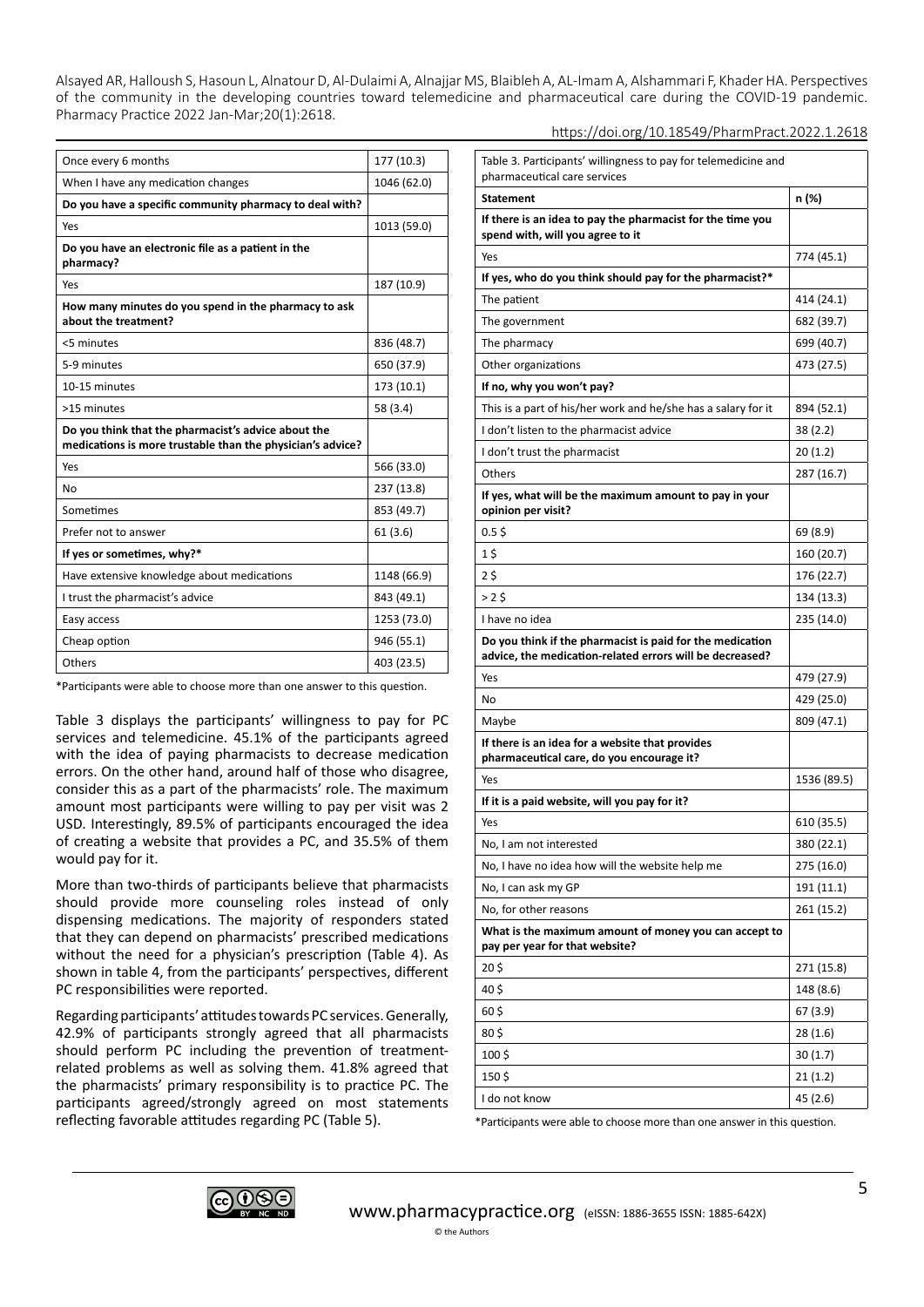#### https://doi.org/10.18549/PharmPract.2022.1.2618

| Table 4. Participants' opinions regarding pharmacists' roles and<br>pharmaceutical care services                                   |             |  |  |  |
|------------------------------------------------------------------------------------------------------------------------------------|-------------|--|--|--|
| <b>Statement</b>                                                                                                                   | n (%)       |  |  |  |
| What is the main pharmaceutical care responsibility in<br>your opinion?                                                            |             |  |  |  |
| Justify the cause of drug use                                                                                                      | 1418 (82.6) |  |  |  |
| Dose and how to use the drug                                                                                                       | 1625 (94.6) |  |  |  |
| Mention the drug's side effects                                                                                                    | 1590 (92.6) |  |  |  |
| Drug-drug interactions                                                                                                             | 1462 (85.1) |  |  |  |
| Monitor the treatment outcome                                                                                                      | 1147 (66.8) |  |  |  |
| In your opinion, do you think that the pharmacist can<br>prescribe specific drugs without the need for a doctor's<br>prescription? |             |  |  |  |
| Yes                                                                                                                                | 636 (37.0)  |  |  |  |
| No                                                                                                                                 | 120 (7.0)   |  |  |  |
| Sometimes                                                                                                                          | 961 (56.0)  |  |  |  |
| Do you believe that pharmacists should be committed<br>to more counseling roles rather than dispensary<br>activities?              |             |  |  |  |
| Yes                                                                                                                                | 1204 (70.1) |  |  |  |

The participants rated most of the pharmacists' abilities as being important to very important. The most important perceived competencies mentioned were: pharmacists' ability to listen to the patients effectively, providing accurate information on all patients' medications and accurate updated information on over-the-counter medications (OTCs), proper counseling on drug use, side effects, modifications on lifestyles (Table 6).

In this study, 83.2% of the participants considered the lack of private counseling areas in pharmacy as one of the major barriers hindering the integration of PC in real practice. Interestingly, the lack of access to the patient medical record in the pharmacy was the most chosen barrier by applicants (n=1470, 85.6%). The lack of coordination between pharmacists and physicians was the third most reported cause preventing the PC service from taking place in the pharmacies. On the other hand, 68.6% believed that the lack of physicians' trust in the pharmacist' abilities is one of the barriers, 66.6% said the barrier is the deficiency of pharmacists' clinical knowledge, and 57% mentioned the negative attitudes of pharmacists towards PC as a possible barrier (Table 7). 57.4% considered that the absence of private areas in pharmacies is the major barrier preventing patients from asking for pharmacist's advice.

| Table 5. Participants' attitudes towards pharmaceutical care services                                   |            |            |             |                |           |               |      |
|---------------------------------------------------------------------------------------------------------|------------|------------|-------------|----------------|-----------|---------------|------|
| n (%)<br><b>Statement</b>                                                                               |            |            |             |                | Mean (SD) | Median (IQR)  |      |
|                                                                                                         | 5          | 4          | 3           | $\overline{2}$ | 1         |               |      |
| All pharmacists should perform<br>pharmaceutical care (prevent and<br>solve treatment-related problems) | 736 (42.9) | 675 (39.3) | 273 (15.9)  | 33(1.9)        | 0(0.0)    | 4.191 (0.774) | 4(1) |
| Pharmacists' primary<br>responsibility should be practicing<br>pharmaceutical care                      | 586 (34.1) | 718 (41.8) | 370 (21.5)  | 40(2.3)        | 3(0.2)    | 4.034 (0.809) | 4(2) |
| Pharmacy students can perform<br>pharmaceutical care during their<br>experiential training              | 524 (30.5) | 625 (36.4) | 4563 (26.6) | 102(5.9)       | 10(0.6)   | 3.863 (0.923) | 4(1) |
| Providing pharmaceutical care takes<br>too much time and effort                                         | 460 (26.8) | 648 (37.7) | 489 (28.5)  | 115(6.7)       | 5(0.3)    | 3.800 (0.907) | 4(1) |
| Pharmaceutical care will improve<br>patients' health                                                    | 667 (38.8) | 716 (41.7) | 306 (17.8)  | 23(1.3)        | 5(0.3)    | 4.135 (0.778) | 4(1) |
| Providing pharmaceutical care is<br>professionally rewarding                                            | 500 (29.1) | 726 (42.3) | 432 (25.2)  | 52 (3.0)       | 7(0.4)    | 3.927 (0.835) | 4(1) |
| Pharmaceutical care is the right<br>direction for the provision to be<br>headed                         | 600 (34.9) | 754 (43.9) | 339 (19.7)  | 18(1.0)        | 6(0.3)    | 4.080 (0.773) | 4(1) |

5: strongly agree; 4: agree; 3: neutral; 2: disagree; 1: strongly disagree.

Regarding the respondents' opinions about the factors that may increase or decrease medication errors. The first statement which relates medication errors with the failure to document the medical information of the patients had most applicants' agreement, M= 4.171 out of 5, SD = 0.787. The second and third statements to which many participants agreed with relate the increase to potential medical errors by the healthcare providers to the difficulty to remember drug details and medical history. It can be observed that more than

three-quarters of participants agreed that creating a database containing the patients' diseases, laboratory tests, and other information will reduce medical errors (Table 8).

Asking participants about if they had experienced errors related to their treatments revealed that 33.8% experienced medication errors once or twice during their lifetime. While 6.9% experienced 3 to 4 treatment-related problems, and 3.7% had errors more than 4 times.

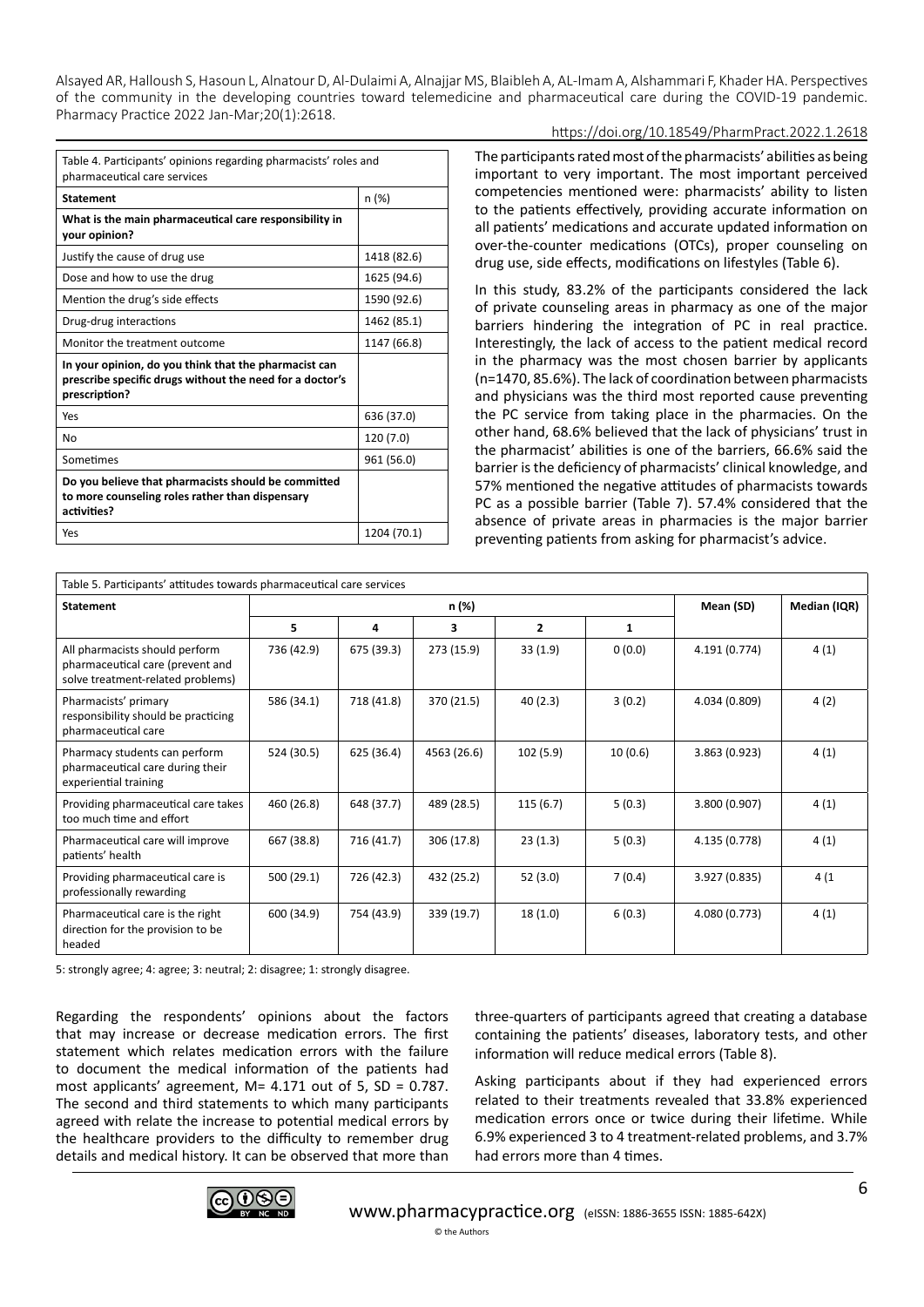https://doi.org/10.18549/PharmPract.2022.1.2618

| Table 6. Participants' opinions regarding pharmacists' abilities                                                                            |             |            |                |              |               |      |
|---------------------------------------------------------------------------------------------------------------------------------------------|-------------|------------|----------------|--------------|---------------|------|
| <b>Ability of pharmacists</b>                                                                                                               |             | n (%)      | Mean (SD)      | Median (IQR) |               |      |
|                                                                                                                                             | 4           | 3          | $\overline{2}$ | 1            |               |      |
| Listen to patients effectively                                                                                                              | 1082 (63.0) | 471 (27.4) | 134 (7.8)      | 7(0.4)       | 3.229 (0.969) | 4(1) |
| Perform limited physical exams and access to<br>clinical laboratory tests records                                                           | 666 (38.8)  | 633 (36.9) | 325 (18.9)     | 70(4.1)      | 3.077 (0.858) | 3(1) |
| Assess patients' needs for review of drug<br>therapy, needs for drug therapy monitoring, and<br>needs for advice on lifestyle modifications | 754 (43.9)  | 655 (38.1) | 268 (15.6)     | 17(1.0)      | 3.223 (0.757) | 3(1) |
| information<br>accurate<br>all<br>Have<br>the<br>on<br>medications taken by patients and accurate<br>updated information on OTCs            | 935 (54.5)  | 552 (32.1) | 189 (11.0)     | 18(1.0)      | 3.373 (0.728) | 4(1) |
| Recommend dose adjustments                                                                                                                  | 741 (43.2)  | 648 (37.7) | 255 (14.9)     | 50(2.9)      | 3.185 (0.809) | 3(1) |
| Select parameters of patient care to monitor<br>drug therapy                                                                                | 709 (41.3)  | 730 (42.5) | 242 (14.1)     | 13(0.8)      | 3.217 (0.724) | 3(1) |
| Identify expected therapeutic outcomes of drug<br>therapy                                                                                   | 718 (41.8)  | 733 (42.7) | 217(12.6)      | 26(1.5)      | 3.221 (0.737) | 3(1) |
| Provide counseling on drug use, side effects,<br>and counseling on lifestyle modifications                                                  | 853 (49.7)  | 655 (38.1) | 171 (10.0)     | 15(0.9)      | 3.340 (0.701) | 4(1) |
| Monitor adherence to medications                                                                                                            | 680 (39.6)  | 627 (36.5) | 307 (17.9)     | 80(4.7)      | 3.084 (0.870) | 3(1) |
| Communicate with other members of the<br>healthcare team and with patients effectively                                                      | 737 (42.9)  | 674 (39.3) | 240 (14.0)     | 43(2.5)      | 3.199 (0.787) | 3(1) |
| Discuss the patient case with the physician                                                                                                 | 809 (47.1)  | 622 (36.2) | 215(12.5)      | 48 (2.8)     | 3.250 (0.795) | 3(1) |

4: very important; 3: important; 2: neutral; 1: unimportant.

| Table 7. Major barriers hinder the integration of pharmaceutical care in real practice |             |  |  |  |
|----------------------------------------------------------------------------------------|-------------|--|--|--|
| <b>Statement</b><br>n (%)                                                              |             |  |  |  |
| Lack of private counseling areas                                                       | 1429 (83.2) |  |  |  |
| Inappropriate pharmacy design                                                          | 1091 (63.5) |  |  |  |
| Time constraints                                                                       | 1098 (63.9) |  |  |  |
| Organizational obstacles                                                               | 1222 (71.2) |  |  |  |
| Lack of physicians' trust in the pharmacists' abilities                                | 1178 (68.6) |  |  |  |
| Pharmacists' physical separation from patient care areas                               | 1355 (78.9) |  |  |  |
| Lack of communication/coordination with physicians                                     | 1418 (82.6) |  |  |  |
| Inadequate teamwork of the health care members                                         | 1265 (73.7) |  |  |  |
| Deficient communication skills of pharmacists                                          | 849 (49.4)  |  |  |  |
| Negative attitudes of pharmacists towards pharmaceutical care                          | 984 (57.3)  |  |  |  |
| Lack of patient interest                                                               | 1250 (72.8) |  |  |  |
| Deficient clinical knowledge of pharmacists                                            | 1143 (66.6) |  |  |  |
| Inadequate pharmaceutical care training                                                | 1230 (71.6) |  |  |  |
| Inability to deal with a different gender                                              | 868 (50.6)  |  |  |  |
| Religious constraints                                                                  | 718 (41.8)  |  |  |  |
| Inadequate drug information resources in the pharmacy                                  | 949 (55.3)  |  |  |  |
| Lack of access to the patient medical record in the pharmacy                           | 1470 (85.6) |  |  |  |
| Poor image of pharmacist's role in society                                             | 1005 (58.5) |  |  |  |

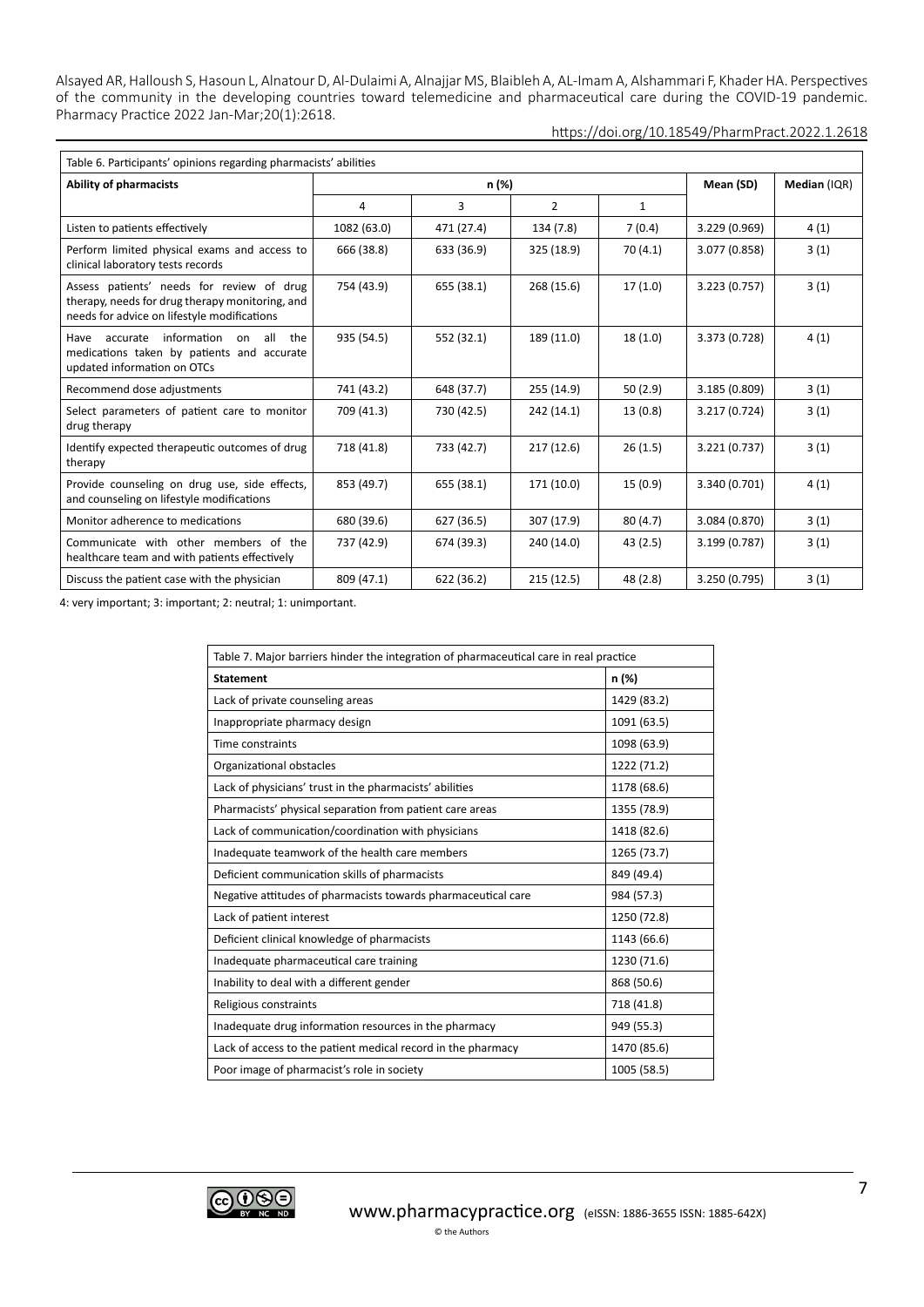https://doi.org/10.18549/PharmPract.2022.1.2618

| Table 8. Sample of factors related to increasing or decreasing medical errors                                                                                                                        |            |            |            |              |         |               |               |
|------------------------------------------------------------------------------------------------------------------------------------------------------------------------------------------------------|------------|------------|------------|--------------|---------|---------------|---------------|
| <b>Statement</b>                                                                                                                                                                                     |            | n (%)      |            |              |         | Mean (SD)     | <b>Median</b> |
|                                                                                                                                                                                                      | 5.         | 4          | з          | $\mathbf{2}$ |         |               | (IQR)         |
| One of the most important reasons for the high incidence of<br>medical errors is the failure to document medical information<br>related to the patient                                               | 706 (41.1) | 721 (42.0) | 224 (13.0) | 36(2.1)      | 7(0.4)  | 4.171 (0.787) | 4(0)          |
| It can often be difficult for the patient to remember his medical<br>history and medication details                                                                                                  | 505 (29.4) | 760 (44.3) | 284 (16.5) | 130 (7.6)    | 15(0.9) | 3.897 (0.922) | 4(1)          |
| It is often difficult for a patient to remember details of their medical<br>history and drug details, which may increase the potential for<br>medical errors provided by the healthcare practitioner | 629 (36.6) | 731 (42.6) | 268 (15.6) | 62(3.6)      | 4(0.2)  | 4.077 (0.825) | 4(0)          |
| Creating a database containing patient's personal information,<br>diseases, medications, laboratory tests, medical reports, x-rays, and<br>other information helps reduce medical errors             | 985 (57.4) | 479 (27.9) | 199 (11.6) | 27(1.6)      | 4(0.2)  | 4.366 (0.777) | 5(1)          |

5: strongly agree; 4: agree; 3: neutral; 2: disagree; 1: strongly disagree.

# **DISCUSSION**

This is the first regional study to assess the community's attitude, opinion, and willingness to pay for both telemedicine and PC services during COVID-pandemic, as well as to assess perceived barriers preventing patients from asking for pharmacist's advice. The results showed that when participants have any need to change their medications, they have favorable attitudes in seeking medical advice from a pharmacist. The possible explanation for this finding was the easiness of pharmacists' access and considering pharmacists as being an extensive and inexpensive source for the provision of medication information. In line with previous studies,<sup>53-55</sup> the PC practice in Jordan is still growing. Nevertheless, patients' attitudes and perceptions towards PC services and telemedicine are promising. Many previous studies have demonstrated that patients have positive attitudes and high satisfaction towards the PC services provided. Additionally, several of these studies have identified factors that were associated with increased patient satisfaction, including pharmacists' communication and competency level, medication counseling introduction, health service promptness, and pharmacy location.53,56,57 For example, for Jordanians, the proximity of the community pharmacy and the delivery of accurate free advice by the pharmacist were found to be the driving forces to visit the community pharmacy.58,59 Likewise, the primary motivations behind people's visiting the community pharmacy, in Saudi Arabia; were identified to be the proximity of community pharmacies and the presence of a well-qualified and experienced pharmacist.<sup>53,58</sup>

Around half of the respondents in our study declared unwillingness to pay for PC services and considered this as a part of the pharmacist's role. Jordanian public may possibly not feel convenient about paying out-of-pocket for health services that are usually free or included in the physician's fee. This later may be deemed one possible explanation for that negative decision; however, this was not investigated in the current study. Our participants were shown to value the service, but they may feel that their medical insurance should cover it. In addition, the decision of participants may have been impacted negatively as the mechanism of payment for delivering the service was not outlined. This finding is in agreement with a

pilot study conducted in readiness to accept telemedicine in Iraqi hospitals.48 On the other hand, examining the literature further shows that 36–85% of people were found willing to pay for a pharmacist service, $46$  with an amount of money ranging from 4.02 USD for a service that decreased medication-related problems, to 40 USD for providing more specialized service by the pharmacist.<sup>60, 61</sup> However, these previously published studies were performed to assess an expanded introduction of PC services in developed countries rather than evaluating the opinion and attitudes of public in extending the pharmacy delivery service to a comprehensive care service provided in community pharmacies. A study from Malaysia concluded that the majority of Malaysians valued the introduced service and they were willing to pay a significant amount of money linked to an awareness on such services.<sup>46</sup>

Regarding creating a website and presenting a telemedicine and PC services, the majority of participants supported the idea and considerable proportion of them agreed to pay for it. In the present study, the maximum amount that most participants were ready to pay was 2 USD per visit. This finding is consistent with a median amount of 2.86 USD that was paid by the participants of study conducted in Malaysia to investigate the willingness of public to reimburse for their provided PC services and telemedicine.<sup>46</sup> Less amount of money was indicated to be paid by the Jordanian compared with that reported to be paid in other developed countries. This most likely reflected the weaker economic power rather than less of appreciation of provided service. From another perspective study, the monthly salary for most Jordanian community pharmacists (40 hours per week) is around 750 USD only <sup>47</sup>. This illustrates dramatic income benefits to the pharmacists, in addition to the patients' saving of unrequired physician visits (in Jordan, an average consultation fee ranges from 15-45 USD per physician's visit).47

In the present study, high percentage of participants believed that pharmacists should provide more counseling roles instead of only dispensing medications. This was in line with findings of a study conducted in Jordan where the majority of participants (87.0%) showed an interest in pharmacists performing a monthly medication check.47 Traditionally, the pharmacists are involved in providing health-care services with focus on dispensary

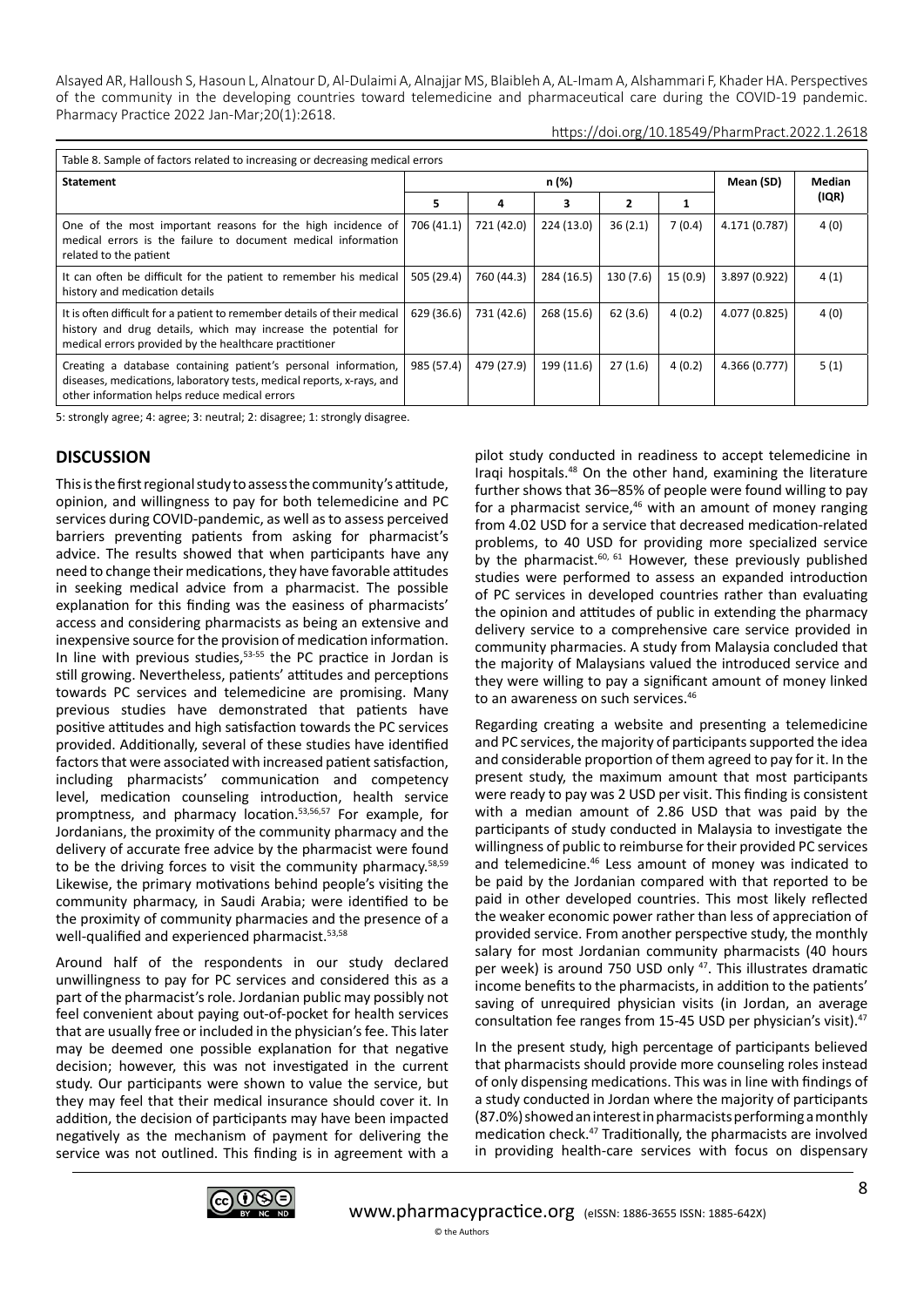### https://doi.org/10.18549/PharmPract.2022.1.2618

responsibilities. The professional role of pharmacist extends nowadays to cover more specialized areas such as; providing health care guidance, patient education, pharmaceutical marketing, as well as being the most powerful links between patients and other healthcare providers.<sup>44, 45</sup> The pharmacist must be well educated by trusted sources on most updated and reliable information related to pharmacy field.<sup>44,45,62,63</sup> To achieve an optimal delivery of PC by the Jordanian pharmacists, a significant effort is required in order to satisfy expectations of the public, regarding their professional role, and to show the financial benefits of expanding their participations into patient-direct care. In this study, the participants rated most of the pharmacists' abilities as being important to very important. Regarding the participants' perception towards the pharmacist' abilities, most participants in the current investigation agreed that the pharmacists were role models for pharmacy practice and they had strong interpersonal skills. These results are similar to those have been reported in studies for community pharmacy carried out in Saudi Arabia and Qatar.44,62

The lack of private counseling areas in pharmacy and non access to the patient medical document in the pharmacy were reported by participants as major barriers hindering the integration of PC in real practice. Previous studies have reported several major barriers in achievement of diverse PC, these include non-access to patient interaction and workplace for patient counselling; insufficient professional skills; lack of time; poor image of the pharmacists; pharmacists' low selfconfidence; inadequate drug information sources; insufficient clinical knowledge as well as communication skills.44,45,62 The absence of patient medical records in pharmacy and workplace settings for patient counselling (on their prescribing their medicines), as well as limited interaction with other healthcare professionals were the top apparent barriers for PC provision in the present study. This demonstrates the importance of maintaining patient medical records in community pharmacy in order to facilitate the development of a PC scope of practice.<sup>44,62</sup> The main target of these interactions is to teach pharmacy students to develop an appreciation of their significant role in future.44,62

In the current study, inadequate drug information resources and databases in the pharmacy was documented as one of the major barriers that hinder the integration of PC as well as a major cause of medical errors in real practice. This result has been reported in previous studies, where pharmacist had very small number of hardcopy drug information resources.<sup>56</sup> Additionally, in Saudi Arabia, in a study conducted to evaluate the pharmacy students' satisfaction with pharmacy experiences of community pharmacy, the students reported they did not get all required information from their patients and relied only on the prescription provided. These practice sites in Saudi Arabia were lacking electronic systems.<sup>62</sup> The results of the present study highlight the need to support the pharmacist with all required tools to easily access the patient's medical records through utilization of electronic systems, and to prevent and/ or reduce high incidence of medical errors.

One of the limitations of this study is lacking a description of

the payment mechanism which should be included in future research to reduce any strategic bias regarding the parents' willingness to pay for PC delivery. Another limitation of this study is that the small convenience sample that was used limits its generalization to the whole Arabic countries. In addition, willingness to pay was estimated according to subjective opinions of patients rather than on actual banking data. For example, the measured value was hypothetically drawn and might be biased as a result of sample selection. This latter limits the monetary benefits that may result from pharmaceutical healthcare services. Yet, willingness to pay is widely acknowledged as the best methodology employed.<sup>61</sup> The PC services structure and finance would be developed, by a social and cultural framework identified by this study findings, in the area of a developing country. A larger sample from different cities around the Arabic countries should be targeted in future research. This is to attain a higher awareness of willingness to pay throughout developing countries and Arabic countries.

#### **Implications for policy and practice**

From a patients' perspective, this study suggests a large patient need for expanding PC services in Arabic countries, particularly Jordan and Iraq and introduces a direct estimate of the monetary value for the PC services.

The extended roles of a pharmacist, in optimizing patient care and medication use, contributes to higher savings.

This study outlined that Jordanians, Iraqi and other participants are ready to co-pay for the PC services. Additionally, the elements of the service that were highlighted by the study participants can be used as a benchmark to structure and design pharmacy-led care services which patients would seek and pay for.

For pharmacists, the study highlights the importance to develop counseling and medication review services, as well as setting a reference money value for such service startup fees.

# **CONCLUSIONS**

From a patients' perspective, this study suggests a significant patient need for expanding PC services in Arabic countries and introduces a direct estimate of the monetary value for the PC services. The extended roles of a pharmacist, in optimizing patient care and medication use, contribute into higher savings. The majority of participants supported the idea of creating a website provision of telemedicine and PC services, and a considerable proportion of them agreed to pay for it.

For pharmacists, the study highlights the importance to develop counseling and medication review services, as well as to set a reference money value for such service startup fees. Participants believe that pharmacists should provide more counseling roles instead of only dispensing medications. The absence of private counseling areas in pharmacy and inability to access the patient medical record in the pharmacy were reported by participants as major barriers hindering the integration of PC in real practice.

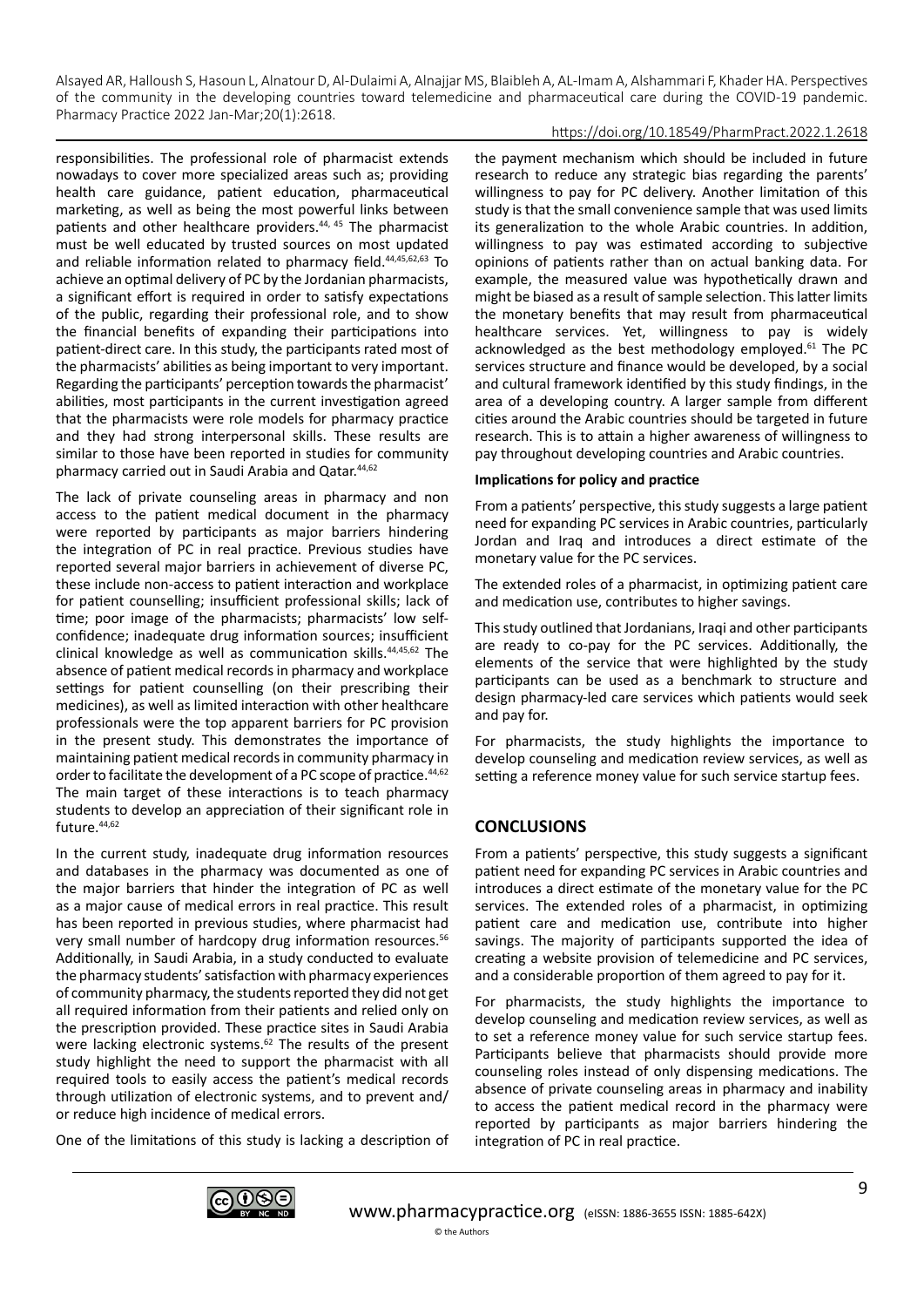**HIGHLIGHTS**

#### https://doi.org/10.18549/PharmPract.2022.1.2618

## **ACKNOWLEDGMENTS**

We would like to thank every participant and volunteer who participated in this study.

## **FUNDING**

This research did not receive any specific grant from funding agencies in the public, commercial, or not-for-profit sectors.

Expanding pharmaceutical care services in developing countries is required.

Medical errors can be caused by failure to document patient medical data.

Creating a database containing the patient medical record reduces medical errors.

It is important to develop counseling and medication review services.

# **CONFLICTS OF INTEREST**

All Authors declare no conflicts of interest related to this article.

#### **References**

- 1. Sacristán JAJBmi. Patient-centered medicine and patient-oriented research: improving health outcomes for individual patients. BMC Med Inform Decis Mak. 2013;13:1-8.<https://doi.org/10.1186/1472-6947-13-6>
- 2. Mohammed K, Nolan MB, Rajjo T, et al. Creating a Patient-Centered Health Care Delivery System: A Systematic Review of Health Care Quality From the Patient Perspective. Am J Med Qual. 2016;31(1):12-21.<https://doi.org/10.1177/1062860614545124>
- 3. Geurts MM, Stewart RE, Brouwers JR, et al. Patient beliefs about medicines and quality of life after a clinical medication review and follow-up by a pharmaceutical care plan: a study in elderly polypharmacy patients with a cardiovascular disorder. 2015;6:171-176.
- 4. Merks P, Kaźmierczak J, Olszewska AE, et al. Comparison of factors influencing patient choice of community pharmacy in Poland and in the UK, and identification of components of pharmaceutical care. Patient Prefer Adherence. 2014;8:715. <https://doi.org/10.2147/PPA.S53829>
- 5. Alsayed A, El Hajji FD, Al-Najjar MA, et al. Patterns of antibiotic use, knowledge, and perceptions among different population categories: A comprehensive study based in Arabic countries. Saudi Pharmaceutical Journal. 2022.
- 6. Pomey MP, Ghadiri DP, Karazivan P, et al. Patients as partners: a qualitative study of patients' engagement in their health care. PLoS One. 2015;10(4):e0122499. <https://doi.org/10.1371/journal.pone.0122499>
- 7. Bradley C. The future role of pharmacists in primary care: British Journal of General Practice; 2009.
- 8. Toklu HZ, Hussain AJJoYP. The changing face of pharmacy practice and the need for a new model of pharmacy education. J Young Pharm. 2013;5(2):38-40. <https://doi.org/10.1016/j.jyp.2012.09.001>
- 9. Basheti IA, Tadros OK, Aburuz SJPTJoHP, Therapy D. Value of a community-based medication management review service in Jordan: a prospective randomized controlled study. Pharmacotherapy. 2016;36(10):1075-1086.<https://doi.org/10.1002/phar.1833>
- 10. AbuRuz SM, Alrashdan Y, Jarab A, et al. Evaluation of the impact of pharmaceutical care service on hospitalized patients with chronic kidney disease in Jordan. Int J Clin Pharm. 2013;35(5):780-789.<https://doi.org/10.1007/s11096-013-9806-8>
- 11. Bulatova N, Aburuz S, Yousef AJAihse. An innovative pharmaceutical care practical course. Adv Health Sci Educ Theory Pract. 2007;12(2):211-222. [https://doi.](https://doi.org/10.1007/s10459-006-0001-8) [org/10.1007/s10459-006-0001-8](https://doi.org/10.1007/s10459-006-0001-8)
- 12. Farha RA, Basheti I, Al Ruz HA, et al. Assessment of drug-related problems and their impact on blood pressure control in patients with hypertension. Eur J Hosp Pharm. 2016;23:126-130.<https://doi.org/10.1136/ejhpharm-2015-000712>
- 13. Fox A, Reeves SJJoIC. Interprofessional collaborative patient-centred care: a critical exploration of two related discourses. J Interprof Care. 2015;29:113-118. <https://doi.org/10.3109/13561820.2014.954284>
- 14. Kassam R, Collins JB, Berkowitz JJAjope. Comparison of patients' expectations and experiences at traditional pharmacies and pharmacies offering enhanced advanced pharmacy practice experiences. Am J Pharm Educ. 2010;74(5):90. <https://doi.org/10.5688/aj740590>
- 15. Perepelkin JJCPJRdPdC. Public opinion of pharmacists and pharmacist prescribing. 2011;144:86-93.
- 16. AbuRuz S, Al‐Ghazawi M, Snyder AJIJoPP. Pharmaceutical care in a community‐based practice setting in Jordan: where are we now with our attitudes and perceived barriers?. Int J Pharm Pract. 2012;20:71-79.<https://doi.org/10.1111/j.2042-7174.2011.00164.x>
- 17. Al-Arifi MNJSPJ. Patients' perception, views and satisfaction with pharmacists' role as health care provider in community pharmacy setting at Riyadh, Saudi Arabia. Soudi Pharm J. 2012;20(4):323-330.<https://doi.org/10.1016/j.jsps.2012.05.007>
- 18. El Hajj MS, Salem S, Mansoor HJPp adherence. Public's attitudes towards community pharmacy in Qatar: a pilot study. Patient Prefer Adherence. 2011;5:405- 422. <https://doi.org/10.2147/PPA.S22117>
- 19. TEH R, CHEN T, KRASS IJIJoPP. Consumer perspectives of pharmacist‐delivered healtn information and screening services. 2001;9:261-267.
- 20. Khudair IF, Raza SAJIjohcqa. Measuring patients' satisfaction with pharmaceutical services at a public hospital in Qatar. Int J Health Care Qual Assur. 2013;26(5):398-419.<https://doi.org/10.1108/IJHCQA-03-2011-0025>
- 21. Kvedar J, Coye MJ, Everett W. Connected health: a review of technologies and strategies to improve patient care with telemedicine and telehealth. Health Aff (Millwood). 2014;33(2):194-199.<https://doi.org/10.1377/hlthaff.2013.0992>
- 22. Flint L, Kotwal A. The New Normal: Key Considerations for Effective Serious Illness Communication Over Video or Telephone During the Coronavirus Disease 2019 (COVID-19) Pandemic. Ann Intern Med. 2020;173:486-488.<https://doi.org/10.7326/M20-1982>
- 23. Fischer SH, Ray KN, Mehrotra A, et al. Prevalence and Characteristics of Telehealth Utilization in the United States. JAMA network open. 2020;3:e2022302.
- 24. Ramirez AV, Ojeaga M, Espinoza V, et al. Telemedicine in Minority and Socioeconomically Disadvantaged Communities Amidst COVID-19 Pandemic. Otolaryngol. Head Neck Surg. 2021;164:91-92.<https://doi.org/10.1177/0194599820947667>
- 25. Reed ME, Huang J, Graetz I, et al. Patient Characteristics Associated With Choosing a Telemedicine Visit vs Office Visit With the Same Primary Care Clinicians. JAMA network open. 2020;3:e205873.<https://doi.org/10.1001/jamanetworkopen.2020.5873>
- 26. Lam K, Lu AD, Shi Y, et al. Assessing Telemedicine Unreadiness Among Older Adults in the United States During the COVID-19 Pandemic. JAMA internal

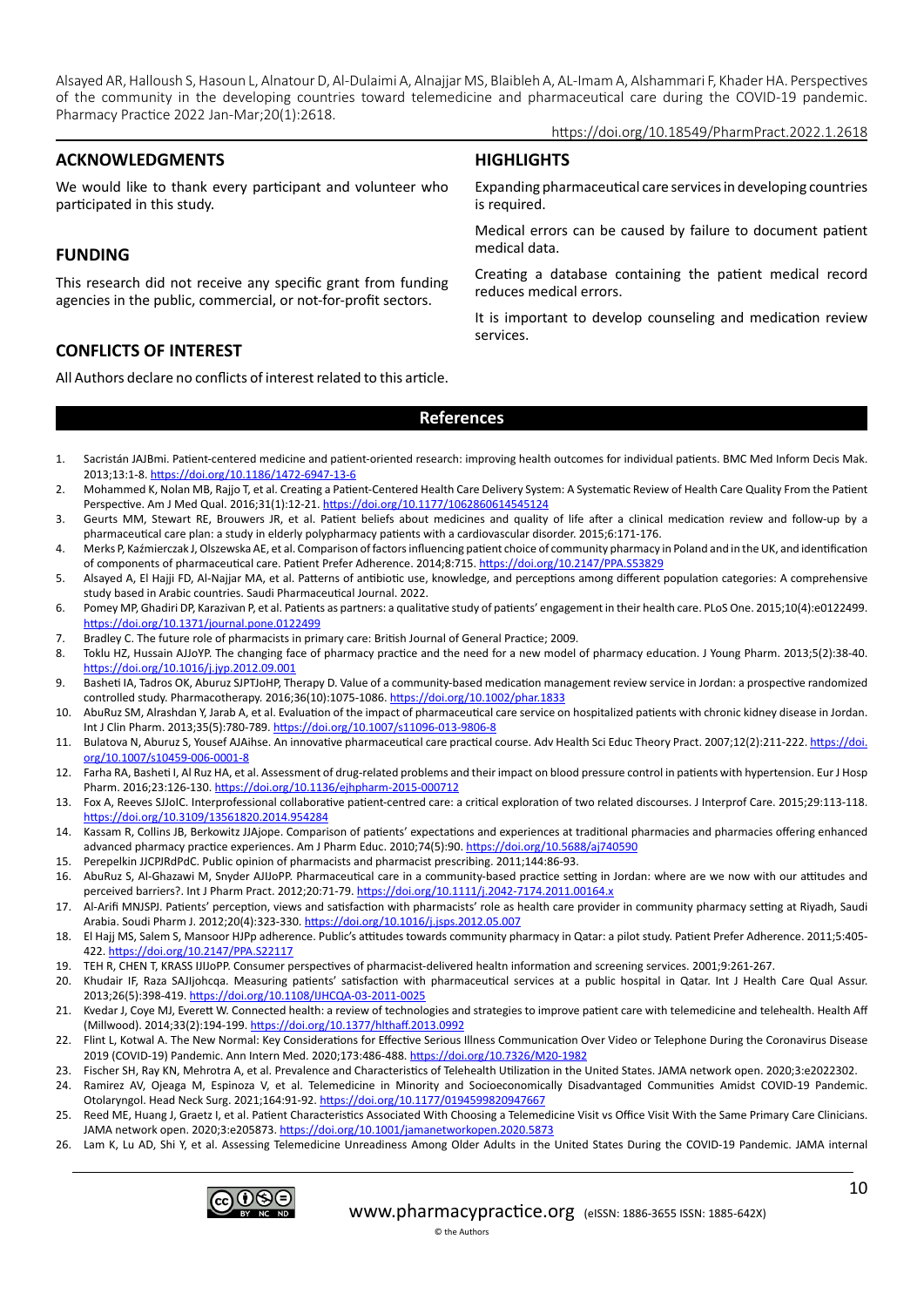### https://doi.org/10.18549/PharmPract.2022.1.2618

medicine. 2020;180:1389-1391.<https://doi.org/10.1001/jamainternmed.2020.2671>

- 27. Nieman CL, Oh ES. Connecting With Older Adults via Telemedicine. Ann Intern Med. 2020;173:831-832.<https://doi.org/10.7326/M20-1322>
- 28. Roberts ET, Mehrotra A. Assessment of Disparities in Digital Access Among Medicare Beneficiaries and Implications for Telemedicine. JAMA internal medicine. 2020;180(10):1386-1389.<https://doi.org/10.1001/jamainternmed.2020.2666>
- 29. Romano MF, Sardella MV, Alboni F, et al. Is the digital divide an obstacle to e-health? An analysis of the situation in Europe and in Italy. Telemed J. E Health. 2015;21(1):24-35. <https://doi.org/10.1089/tmj.2014.0010>
- 30. Reiners F, Sturm J, Bouw LJW, et al. Sociodemographic Factors Influencing the Use of eHealth in People with Chronic Diseases. Int J Environ Res. Public Health. 2019;16(4):645. https://doi.org/10.3390/ijerph1604064!
- 31. Hong YA, Zhou Z, Fang Y, et al. The Digital Divide and Health Disparities in China: Evidence From a National Survey and Policy Implications. J Med Internet Res. 2017;19(9):e317.<https://doi.org/10.2196/jmir.7786>
- 32. Schumm MA, Pyo HQ, Ohev-Shalom R, et al. Patient experience with electronic health record-integrated postoperative telemedicine visits in an academic endocrine surgery program. Surgery. 2021;169(5):1139-1144.<https://doi.org/10.1016/j.surg.2020.11.019>
- 33. Reed ME, Huang J, Parikh R, et al. Patient-Provider Video Telemedicine Integrated With Clinical Care: Patient Experiences. Ann Intern Med. 2019;171(3):222- 224. <https://doi.org/10.7326/M18-3081>
- 34. Kruse CS, Krowski N, Rodriguez B, et al. Telehealth and patient satisfaction: a systematic review and narrative analysis. BMJ Open. 2017;7(8):e016242. [https://](https://doi.org/10.1136/bmjopen-2017-016242) [doi.org/10.1136/bmjopen-2017-016242](https://doi.org/10.1136/bmjopen-2017-016242)
- 35. Orlando JF, Beard M, Kumar S. Systematic review of patient and caregivers' satisfaction with telehealth videoconferencing as a mode of service delivery in managing patients' health. PLoS One. 2019;14(8):e0221848. <https://doi.org/10.1371/journal.pone.0221848>
- 36. Wosik J, Fudim M, Cameron B, et al. Telehealth transformation: COVID-19 and the rise of virtual care. J Am Med Inform Assoc. 2020;27(6):957-962. [https://](https://doi.org/10.1093/jamia/ocaa067) [doi.org/10.1093/jamia/ocaa067](https://doi.org/10.1093/jamia/ocaa067)
- 37. Kakani P, Sorensen A, Quinton JK, et al. Patient Characteristics Associated with Telemedicine Use at a Large Academic Health System Before and After COVID-19. J Gen Intern Med. 2021;36(4):1166-1168.<https://doi.org/10.1007/s11606-020-06544-0>
- 38. Eberly LA, Kallan MJ, Julien HM, et al. Patient Characteristics Associated With Telemedicine Access for Primary and Specialty Ambulatory Care During the COVID-19 Pandemic. JAMA network open. 2020;3(12):e2031640.<https://doi.org/10.1001/jamanetworkopen.2020.31640>
- 39. Kuperman EF, Linson EL, Klefstad K, et al. The Virtual Hospitalist: A Single-Site Implementation Bringing Hospitalist Coverage to Critical Access Hospitals. J Hosp Med. 2018;13(11):759-763.<https://doi.org/10.12788/jhm.3061>
- 40. Lakkireddy DR, Chung MK, Gopinathannair R, et al. Guidance for Cardiac Electrophysiology During the COVID-19 Pandemic from the Heart Rhythm Society COVID-19 Task Force; Electrophysiology Section of the American College of Cardiology; and the Electrocardiography and Arrhythmias Committee of the Council on Clinical Cardiology, American Heart Association. Circulation. 2020;141:e823-e831. <https://doi.org/10.1016/j.hrthm.2020.03.028>
- 41. Lefever S, Dal M, Matthíasdóttir Á. Online data collection in academic research: advantages and limitations. British Journal of Educational Technology. 2007;38:574-582.
- 42. Perraudin C, Brion F, Bourdon O, et al. The future of pharmaceutical care in France: a survey of final-year pharmacy students' opinions. BMC Clin. Pharmacol. 2011;11:6.<https://doi.org/10.1186/1472-6904-11-6>
- 43. Katoue MG, Awad AI, Schwinghammer TL, et al. Pharmaceutical care education in Kuwait: pharmacy students' perspectives. Pharm Pract (Granada). 2014;12(3):411. <https://doi.org/10.4321/s1886-36552014000300002>
- 44. El Hajj MS, Hammad AS, Afifi HM. Pharmacy students' attitudes toward pharmaceutical care in Qatar. Ther Clin Risk Manag. 2014;10:121-129. [https://doi.](https://doi.org/10.2147/TCRM.S56982) [org/10.2147/TCRM.S56982](https://doi.org/10.2147/TCRM.S56982)
- 45. Baral SR, Parajuli DR, Shrestha S, et al. Undergraduate pharmacy students' attitudes and perceived barriers toward provision of pharmaceutical care: a multiinstitutional study in Nepal. Integrated pharmacy research & practice. 2019;8:47-59.<https://doi.org/10.2147/IPRP.S203240>
- 46. Shafie AA, Hassali MA. Willingness to pay for a pharmacist's dispensing service: a cross-sectional pilot study in the state of Penang, Malaysia. Pharm Pract (Granada). 2010;8(2):116-121.<https://doi.org/10.4321/s1886-36552010000200006>
- 47. Jaber D, Aburuz S, Hammad EA, et al. Patients' attitude and willingness to pay for pharmaceutical care: An international message from a developing country. Res Social Adm Pharm. 2019;15(9):1177-1182.<https://doi.org/10.1016/j.sapharm.2018.10.002>
- 48. Abd Ghani MK, Jaber MM. Willingness to Adopt Telemedicine in Major Iraqi Hospitals: A Pilot Study. International journal of telemedicine and applications. 2015;2015:136591. <https://doi.org/10.1155/2015/136591>
- 49. Landis JR, Koch GG. The measurement of observer agreement for categorical data. Biometrics. 1977;33:159-174.
- 50. Tristán-López A. Modificación al modelo de Lawshe para el dictamen cuantitativo de la validez de contenido de un instrumento objetivo. Avances en medición. 2008;6:37-48.
- 51. Tavakol M, Dennick R. Making sense of Cronbach's alpha. International journal of medical education. 2011;2:53-55. <https://doi.org/10.5116/ijme.4dfb.8dfd>
- 52. Streiner DL. Starting at the beginning: an introduction to coefficient alpha and internal consistency. J. Pers. Assess. 2003;80(1):99-103. [https://doi.org/10.1207/](https://doi.org/10.1207/S15327752JPA8001_18) [S15327752JPA8001\\_18](https://doi.org/10.1207/S15327752JPA8001_18)
- 53. Al-Arifi MN. Patients' perception, views and satisfaction with pharmacists' role as health care provider in community pharmacy setting at Riyadh, Saudi Arabia. Saudi pharmaceutical journal: SPJ: the official publication of the Saudi Pharmaceutical Society. 2012;20(4):323-330. [https://doi.org/10.1016/j.](https://doi.org/10.1016/j.jsps.2012.05.007) [jsps.2012.05.007](https://doi.org/10.1016/j.jsps.2012.05.007)
- 54. El Hajj MS, Salem S, Mansoor H. Public's attitudes towards community pharmacy in Qatar: a pilot study. Patient preference and adherence. 2011;5:405-422. <https://doi.org/10.2147/PPA.S22117>
- 55. El‑Sharif SI, Abd Alrahman N, Khaled N, et al. Assessment of Patient's Satisfaction with Pharmaceutical Care Services in Community Pharmacies in the United Arab Emirates. 2017;8.
- 56. Teh R, Chen T, Krass I. Consumer perspectives of pharmacist‐delivered healtn information and screening services. Int J Pharm Pract. 2001;9:261-267.
- 57. Khudair IF, Raza SA. Measuring patients' satisfaction with pharmaceutical services at a public hospital in Qatar. Int J Health Care Qual Assur. 2013;26(5):398- 419. <https://doi.org/10.1108/IJHCQA-03-2011-0025>
- 58. Wazaify M, Al-Bsoul-Younes A, Abu-Gharbieh E, et al. Societal perspectives on the role of community pharmacists and over-the-counter drugs in Jordan. Pharm World Sci. 2008;30(6):884-891. <https://doi.org/10.1007/s11096-008-9244-1>
- 59. Basheti IA, Qunaibi EA, Hamadi SA, et al. Patient perspectives of the role of the community pharmacist in the Middle East: Jordan, United Arab Emirates and Iraq. Pharmacology & Pharmacy. 2014;5:588.
- 60. Painter JT, Gressler L, Kathe N, et al. Consumer willingness to pay for pharmacy services: An updated review of the literature. Res. Social Adm. Pharm. 2018;14:1091-1105.
- 61. Wang J, Hong SH. Contingent valuation and pharmacists' acceptable levels of compensation for medication therapy management services. Res. Social Adm.